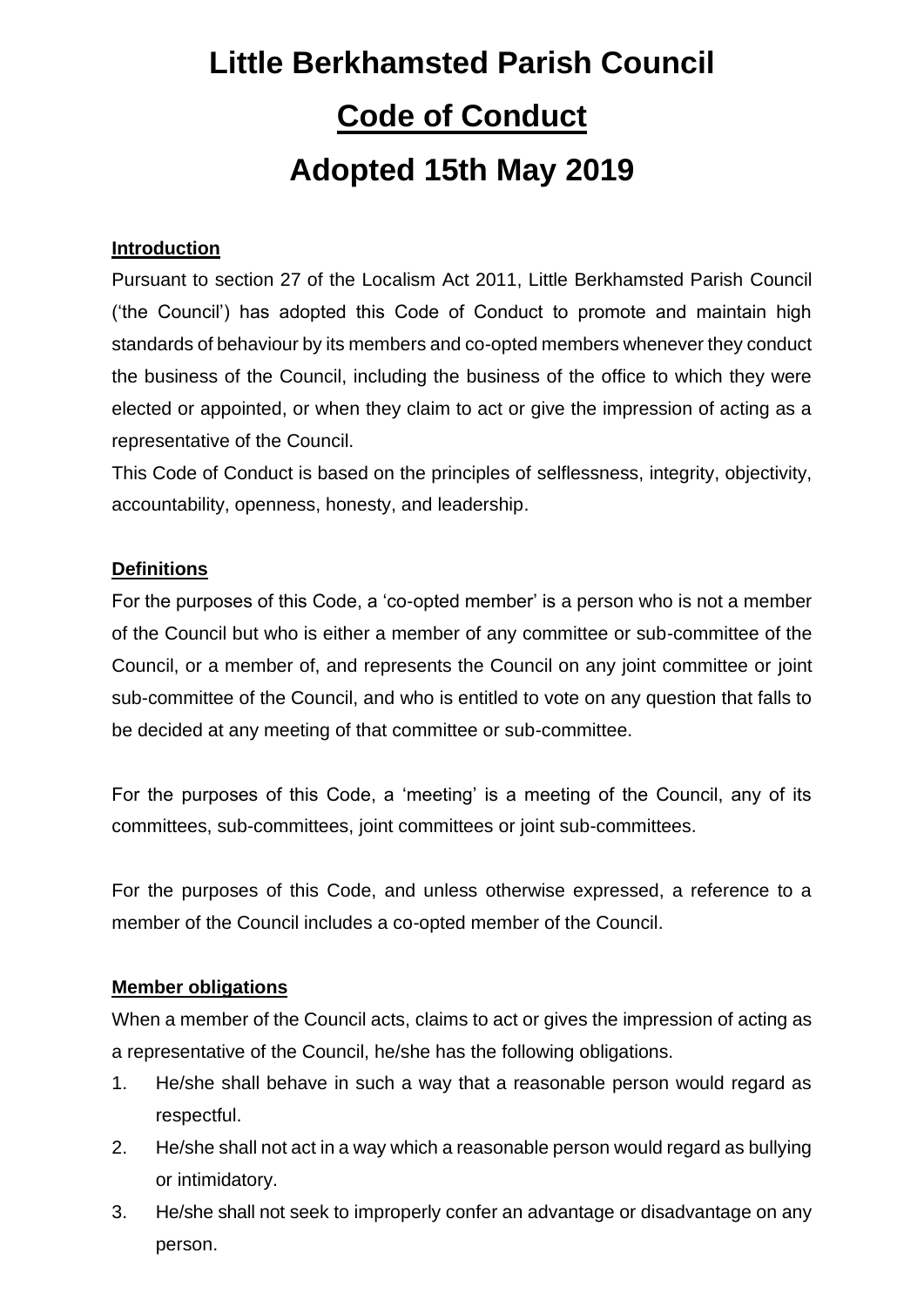- 4. He/she shall use the resources of the Council in accordance with its requirements.
- 5. He/she shall not disclose information which is confidential or where disclosure is prohibited by law.

## *Registration of interests*

- 6. Within 28 days of this Code being adopted by the Council, or the member's election or the co-opted member's appointment (where that is later), he/she shall register with the Monitoring Officer the interests which fall within the categories set out in Appendices A and B.
- 7. Upon the re-election of a member or the re-appointment of a co-opted member, he/she shall within 28 days re-register with the Monitoring Officer any interests in Appendices A and B.
- 8. A member shall register with the Monitoring Officer any change to interests or new interests in Appendices A and B within 28 days of becoming aware of it.
- 9. A member need only declare the existence but not the details of any interest which the Monitoring Officer agrees is a 'sensitive interest'. A sensitive interest is one which, if disclosed on a public register, could lead the member or a person connected with the member to be subject to violence or intimidation.

# *Declaration of interests at meetings*

- 10. Where a matter arises at a meeting which relates to an interest in Appendix A the member shall not participate in a discussion or vote on the matter. He/she only has to declare what his/her interest is if it is not already entered in the member's register of interests or if he/she has not notified the Monitoring Officer of it.
- 11. Where a matter arises at a meeting which relates to an interest in Appendix A which is a sensitive interest, the member shall not participate in a discussion or vote on the matter. If it is a sensitive interest which has not already been disclosed to the Monitoring Officer, the member shall disclose he/she has an interest but not the nature of it.
- 12. Where a matter arises at a meeting which relates to an interest in Appendix B, the member shall not vote on the matter. He/she may speak on the matter only if members of the public are also allowed to speak at the meeting.
- 13. A member only has to declare his/her interest in Appendix B if it is not already entered in his/her register of interests or he/she has not notified the Monitoring Officer of it or if he/she speaks on the matter. If he/she holds an interest in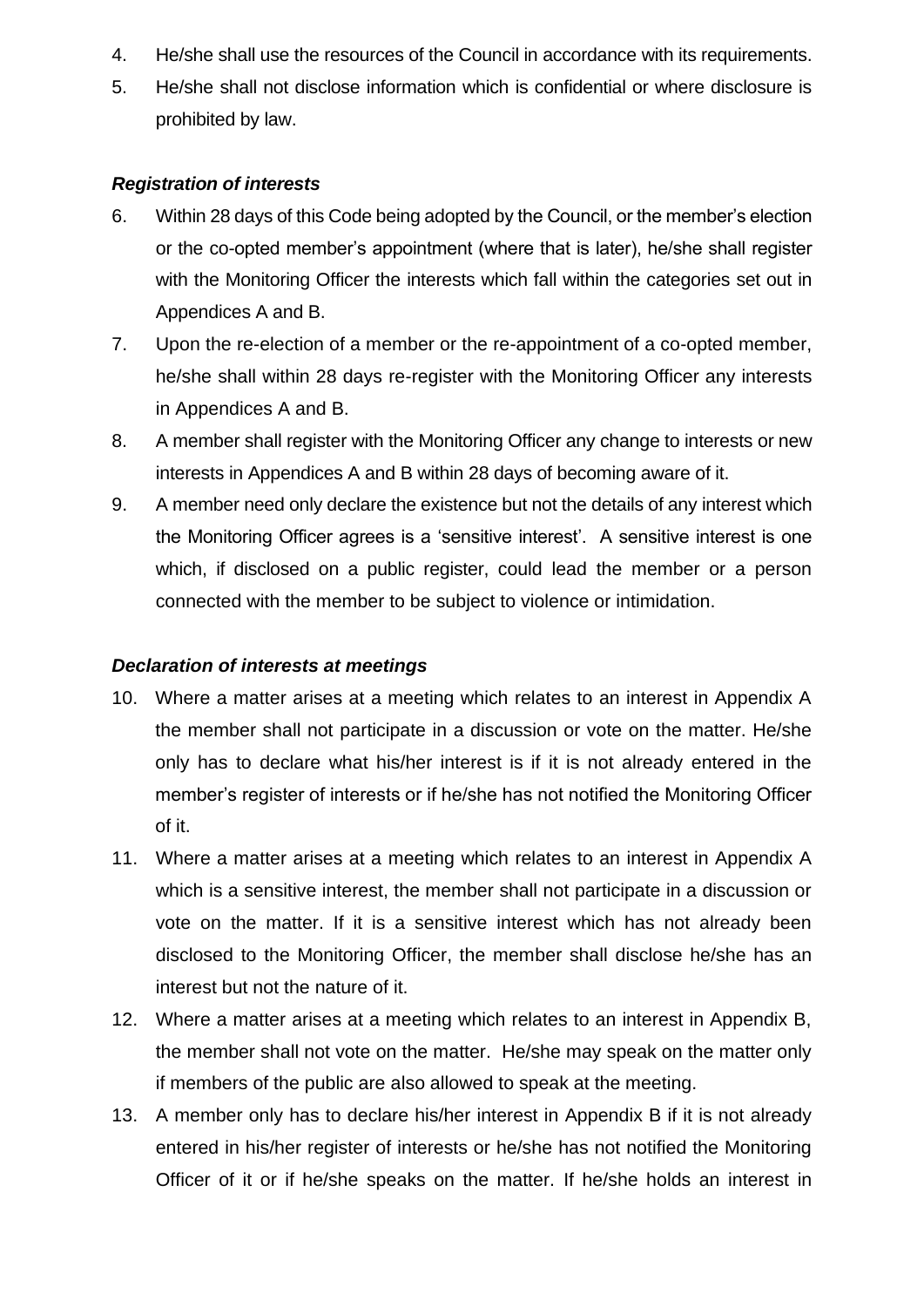Appendix B which is a sensitive interest not already disclosed to the Monitoring Officer, he/she shall declare the interest but not the nature of the interest.

14. Where a matter arises at a meeting which relates to a financial interest of a friend, relative or close associate (other than an interest of a person in Appendix A), the member shall disclose the nature of the interest and not vote on the matter. He/she may speak on the matter only if members of the public are also allowed to speak at the meeting. If it is a 'sensitive interest' the member shall declare the interest but not the nature of the interest.

## **Dispensations**

15. On a written request made to the Council's proper officer, the Council may grant a member a dispensation to participate in a discussion and vote on a matter at a meeting even if he/she has an interest in Appendices A and B if the Council believes that the number of members otherwise prohibited from taking part in the meeting would impede the transaction of the business; or it is in the interests of the inhabitants in the Council's area to allow the member to take part or it is otherwise appropriate to grant a dispensation.

## **Appendix A**

Interests described in the table below.

| <b>Subject</b>                                             | <b>Description</b>                                                                                                                                                                                                                                                                                                                                                                                                                                                                                                                                |
|------------------------------------------------------------|---------------------------------------------------------------------------------------------------------------------------------------------------------------------------------------------------------------------------------------------------------------------------------------------------------------------------------------------------------------------------------------------------------------------------------------------------------------------------------------------------------------------------------------------------|
| Employment,<br>office, trade,<br>profession or<br>vocation | Any employment, office, trade, profession or vocation carried on for profit or gain by<br>the member or by his/her spouse or civil partner or by the person with whom the<br>member is living as if they were spouses/civil partners.                                                                                                                                                                                                                                                                                                             |
| Sponsorship                                                | Any payment or provision of any other financial benefit (other than from the Council)<br>made to the member during the 12 month period ending on the latest date referred<br>to in paragraph 6 above for expenses incurred by him/her in carrying out his/her<br>duties as a member, or towards his/her election expenses. This includes any<br>payment or financial benefit from a trade union within the meaning of the Trade<br>Union and Labour Relations (Consolidation) Act 1992.                                                           |
| Contracts                                                  | Any contract made between the member or his/her spouse or civil partner or the<br>person with whom the member is living as if they were spouses/civil partners (or a<br>firm in which such person is a partner, or an incorporated body of which such person<br>is a director* or a body that such person has a beneficial interest in the securities<br>of*) and the Council -                                                                                                                                                                   |
|                                                            | (a) under which goods or services are to be provided or works are to be executed;<br>and                                                                                                                                                                                                                                                                                                                                                                                                                                                          |
|                                                            | (b) which has not been fully discharged.                                                                                                                                                                                                                                                                                                                                                                                                                                                                                                          |
| Land                                                       | Any beneficial interest in land held by the member or by his/her spouse or civil<br>partner or by the person with whom the member is living as if they were<br>spouses/civil partner which is within the area of the Council.<br>'Land' excludes an easement, servitude, interest or right in or over land which does<br>not give the member or his/her spouse or civil partner or the person with whom the<br>member is living as if they were spouses/civil partners (alone or jointly with another)<br>a right to occupy or to receive income. |
| Licences                                                   | Any licence (alone or jointly with others) held by the member or by his/her spouse or<br>civil partner or by the person with whom the member is living as if they were<br>spouses/civil partners to occupy land in the area of the Council for a month or<br>longer.                                                                                                                                                                                                                                                                              |